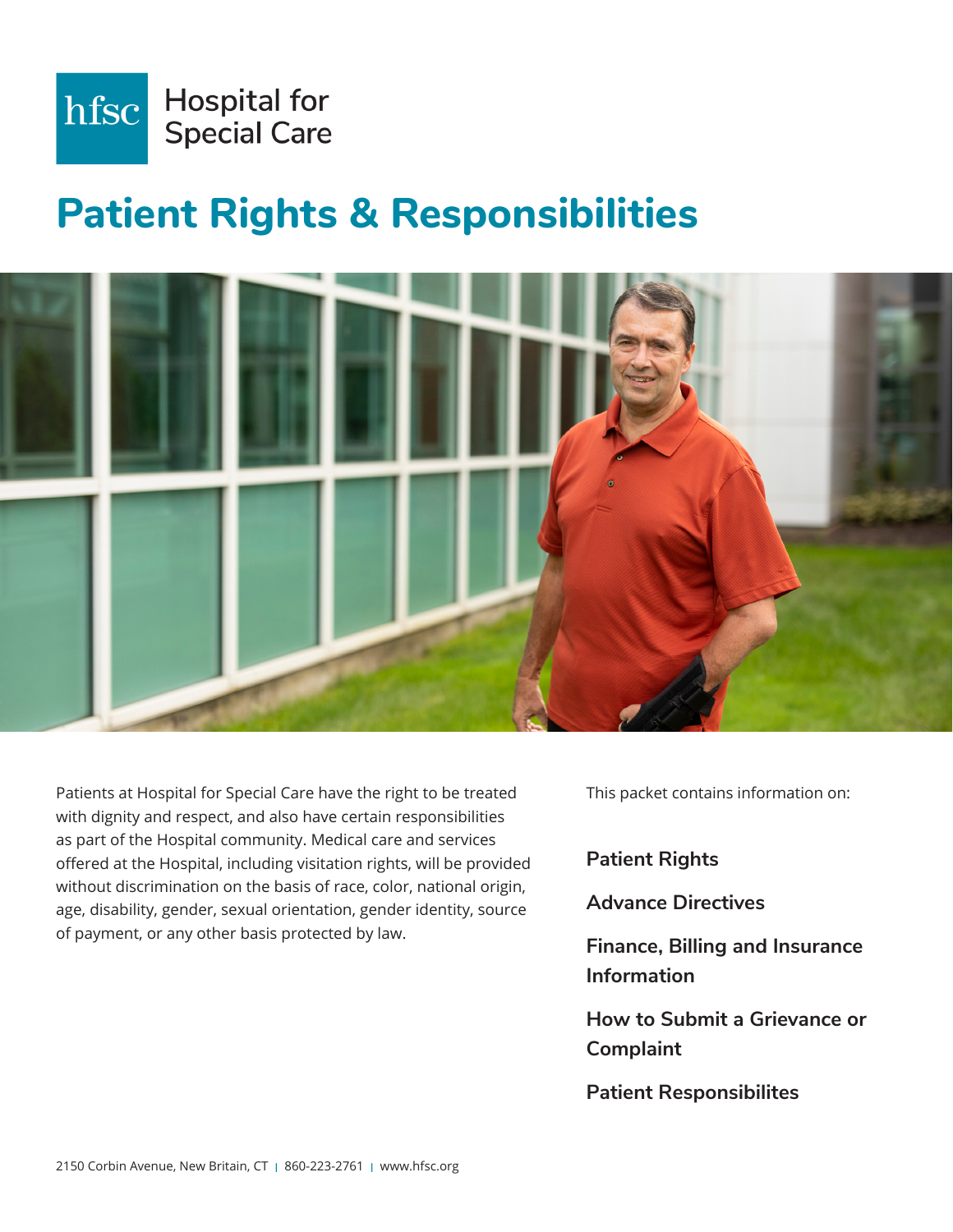# **Patient Rights**

#### **All patients have the right to:**

- Receive information, in a language and manner that they understand, in order to make informed decisions about treatment that is medically indicated.
- Participate in care planning and discharge planning.
- Accept or refuse medical treatment that is offered at the Hospital, including opioids.
- Receive appropriate assessment and management of pain.
- Agree to participate or refuse to participate in clinical research.
- Access protective services and federally-funded patient advocacy programs.
- Communicate with persons of their choice, by mail, telephone, or other forms of communication; any restrictions on communication are medically indicated and are evaluated for their therapeutic effectiveness.
- Have or refuse to have visitors in accordance with Hospital policy.
- Allow a family member, friend or other designated individual to be present during the course of their hospital stay unless this individual's presence infringes on others' rights, safety or is medically or therapeutically contraindicated, or conflicts with Hospital policy.
- Have a physician of their choice, family member or other individual/representative notified of their admission.
- Receive a clear explanation of procedures for transfer to another room within the Hospital, transfer to another facility, or discharge, in accordance with state and federal law.
- Exercise their rights as a patient and a citizen without interference, coercion, discrimination or reprisal.
- Be treated in a safe setting, free of abuse, neglect, mistreatment, or any form of restraint/seclusion that is not needed to treat their medical symptoms or is used as a means of coercion, discipline, convenience or retaliation.
- Care that is provided with consideration of personal privacy to the greatest extent possible. Patients may request to have a person of their own gender present during a physical examination or procedure that is performed by a health professional of the opposite gender.
- Use their personal clothing and possessions as long as they do not infringe upon the rights of other patients or are considered medically inadvisable.
- Wear religious or other symbolic items, as long as they do not interfere with diagnostic procedures, treatments, other patients, or staff.
- Confidential treatment of their medical records, in accordance with state and federal law. (Refer to the Hospital's Notice of Privacy Practices for a detailed explanation.)
- Restrict access to their medical information by individuals that are not authorized Hospital staff or that are not directly involved in their care, payment for their care and/or discharge planning.
- Have access to an interpreter, free of charge, if they don't speak English as a primary language. Be provided with auxiliary aides/assistive devices if they have a visual, speech, hearing, or cognitive impairment, free of charge.
- The patient's family or legally authorized representatives will be able to exercise the rights and responsibilities that are described in this packet on the patient's behalf.

2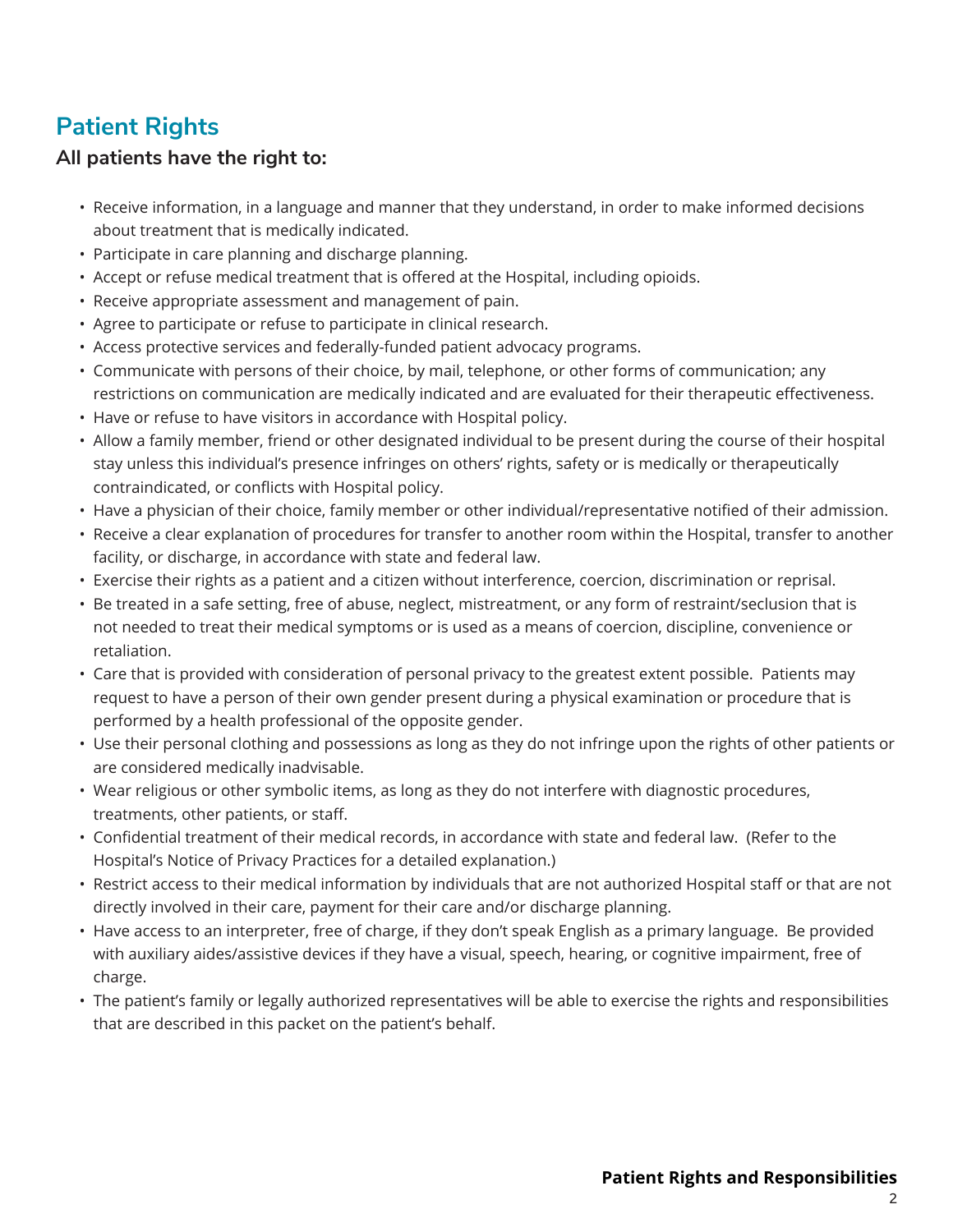## **Advance Directives**

- Each patient will be offered an opportunity to complete an advance directive that documents his or her wishes regarding life-support and medical care at the end of life, should the patient become unable to express his or her wishes in the future. Each patient has the right to expect that any wishes expressed in an advance directive will be honored by the Hospital and its medical staff.
- Each patient has the right to designate another individual to make health care decisions on his or her behalf, if the patient becomes unable to make those decisions in the future.

# **Finance, Billing and Insurance**

#### **All patients have the right to:**

- Be provided information regarding how to apply for Medicare or Medicaid benefits, how to receive refunds for previous payments covered by such benefits, and to receive a copy of any application submitted on the patient's behalf.
- If a Medicare beneficiary, be provided with a notice of discharge appeal rights and notice of non-coverage for services or continued hospitalization that will not be covered by the Medicare program.
- Manage their personal financial affairs and receive an accounting of all financial transactions made on their behalf.
- Participate in the Hospital's program to manage patient's personal funds.
- Receive a clear explanation of the bill for services rendered at the Hospital, and of any services that are not covered by insurance, Medicare, Medicaid or another third party payer.
- Be informed regarding eligibility for the Hospital's Financial Assistance Policy.

## **Grievances and Complaints**

Grievances and complaints may be expressed, without interference or reprisal from the Hospital, to the patient's case manager or any Hospital staff member. Prompt efforts will be made to resolve the complaint or grievance.

If any patient feels that his or her complaint or grievance has not been resolved by the Hospital, he or she may file a complaint with the Connecticut Department of Public Health:

Facility Licensing and Investigations Section Connecticut Department of Public Health 410 Capitol Ave., MS# 12 HSR Hartford, CT 06134-0308 Phone: 860-509-7400 Fax: 860-707-1916 or 860-509-37535 Email: dph.fliscomplaint@ct.gov

Any patient may also contact The Joint Commission (in writing) with any concern related to patient safety or quality of care by visiting the website at www.jointcommission.org and clicking on "Report a Patient Safety Event" or by fax at 630-792-5636, or by mail to: